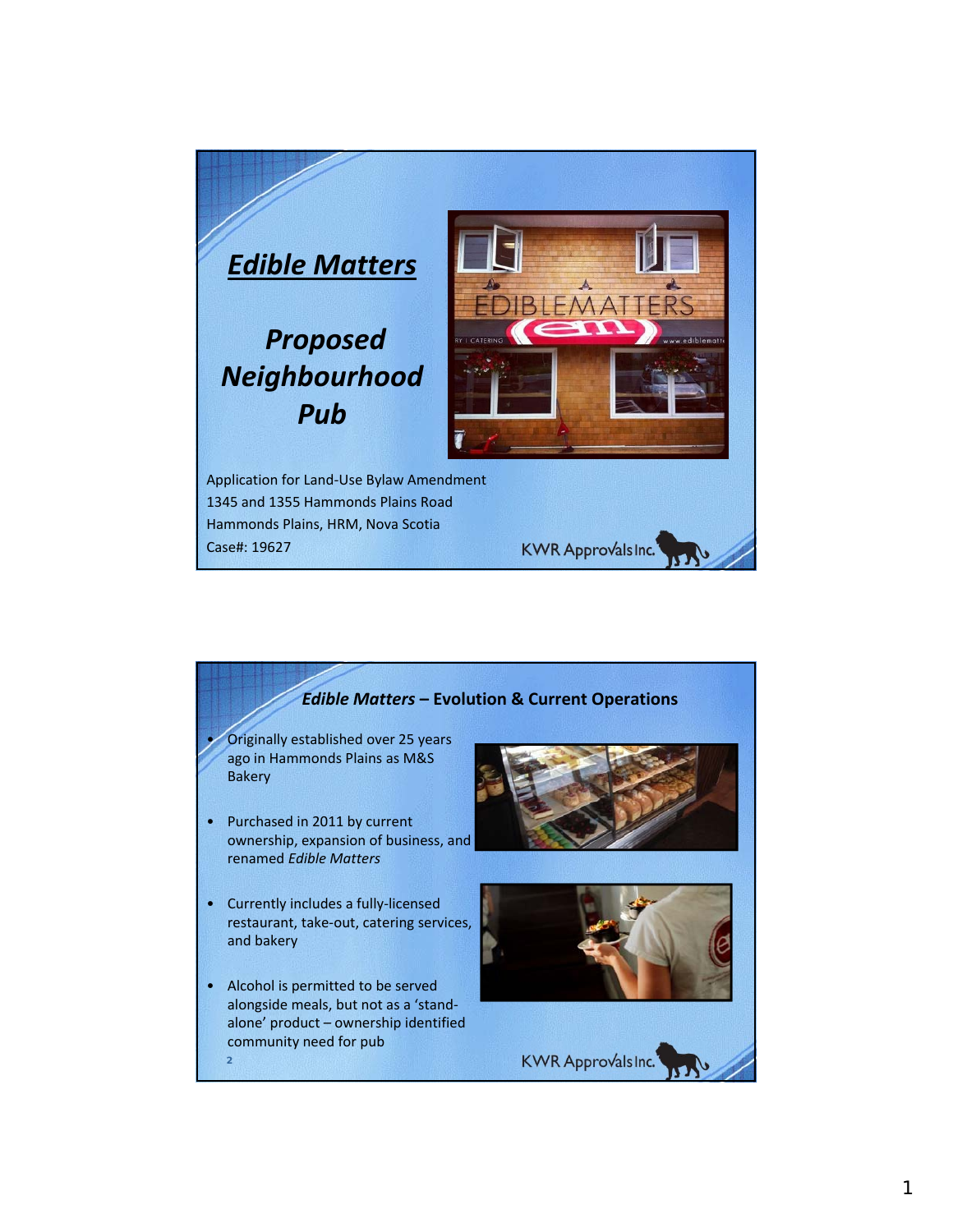

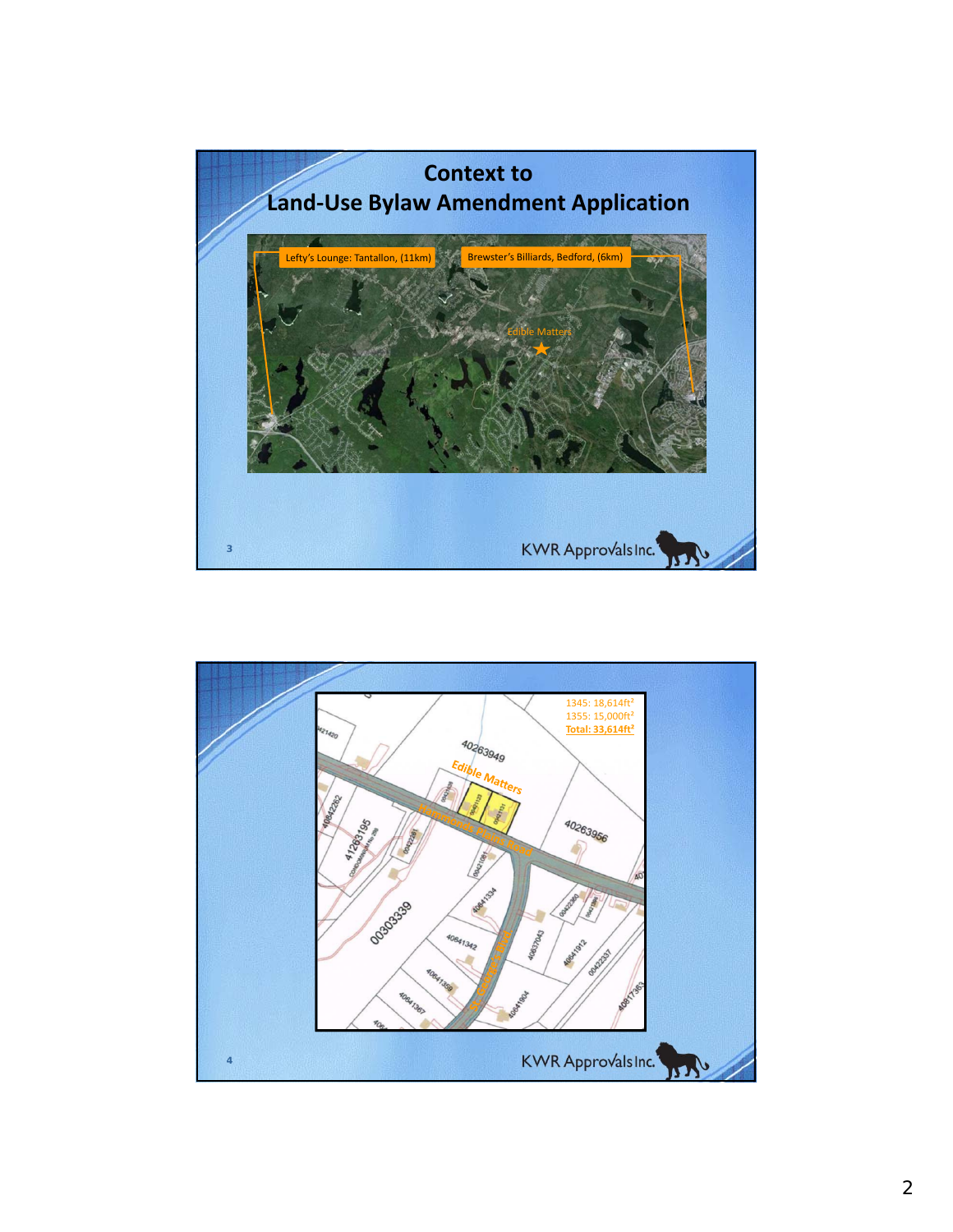

| <b>Project Team Member</b>    | <b>Project Responsibility</b>                                      | <b>Principle Contact</b>                                                                          |
|-------------------------------|--------------------------------------------------------------------|---------------------------------------------------------------------------------------------------|
| <b>Edible Matters</b>         | <b>Property Owners &amp; Business</b><br><b>Operators</b>          | Ed Webber                                                                                         |
|                               |                                                                    | Matt Webber                                                                                       |
| <b>KWR Approvals Inc.</b>     | Project Manager, Urban<br>Planning & Owners'                       | Kevin W. Riles,<br>President & CEO                                                                |
|                               | Representative                                                     | Will Robinson-Mushkat,<br><b>Senior Planner &amp; Project</b><br><b>Manager</b><br>(Main Contact) |
| JRL Consulting Inc.           | <b>Traffic Impact Statement</b>                                    | <b>Jeff LeBlanc P.Eng</b>                                                                         |
| <b>SDMM Ltd.</b>              | Site Plan & Civil Engineering                                      | <b>Geoff MacLean P.Eng</b>                                                                        |
| <b>Geoff Keddy Architects</b> | Architectural<br>Drawings/Colour Coordinated<br><b>Floor Plans</b> | <b>Geoff Keddy</b>                                                                                |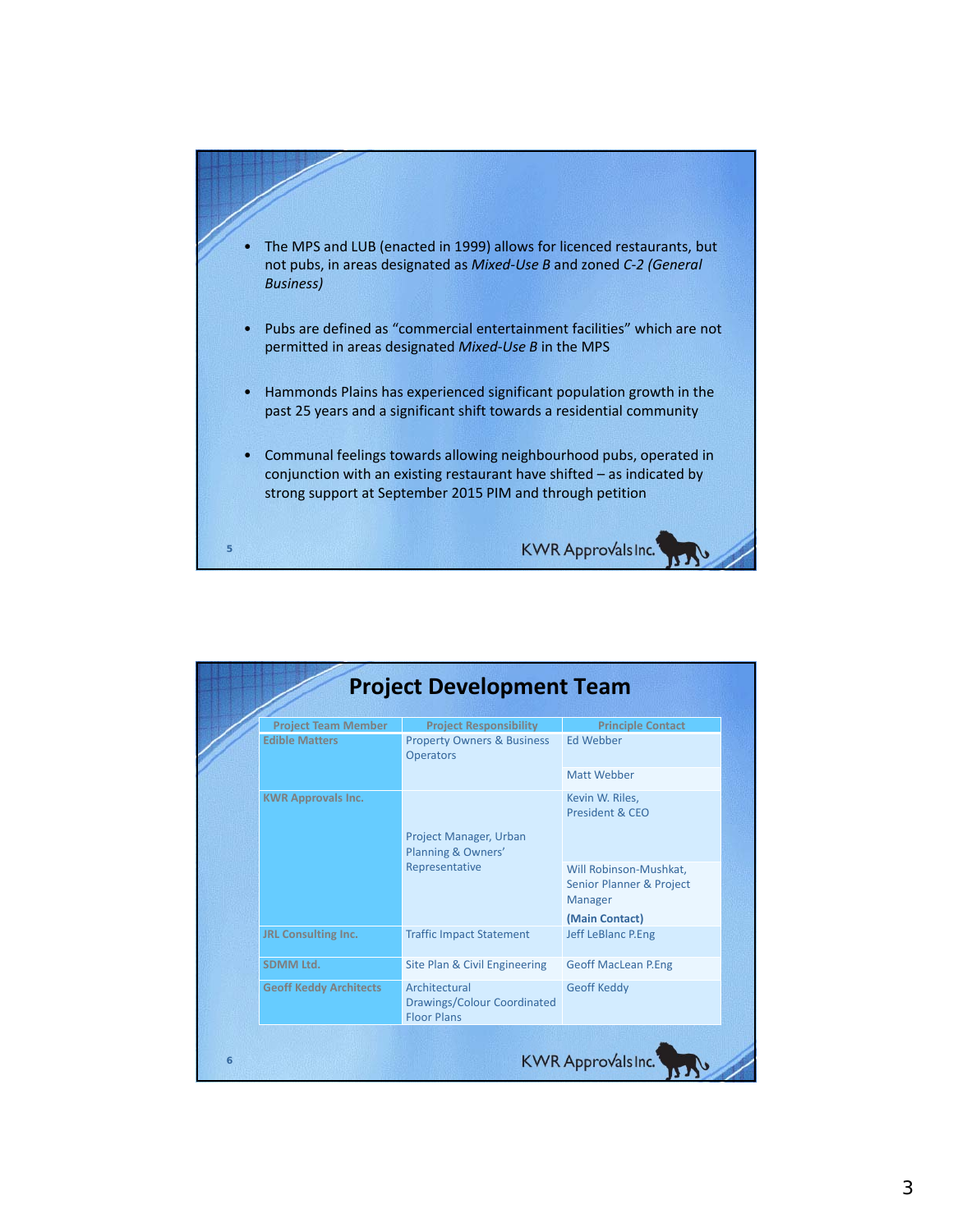

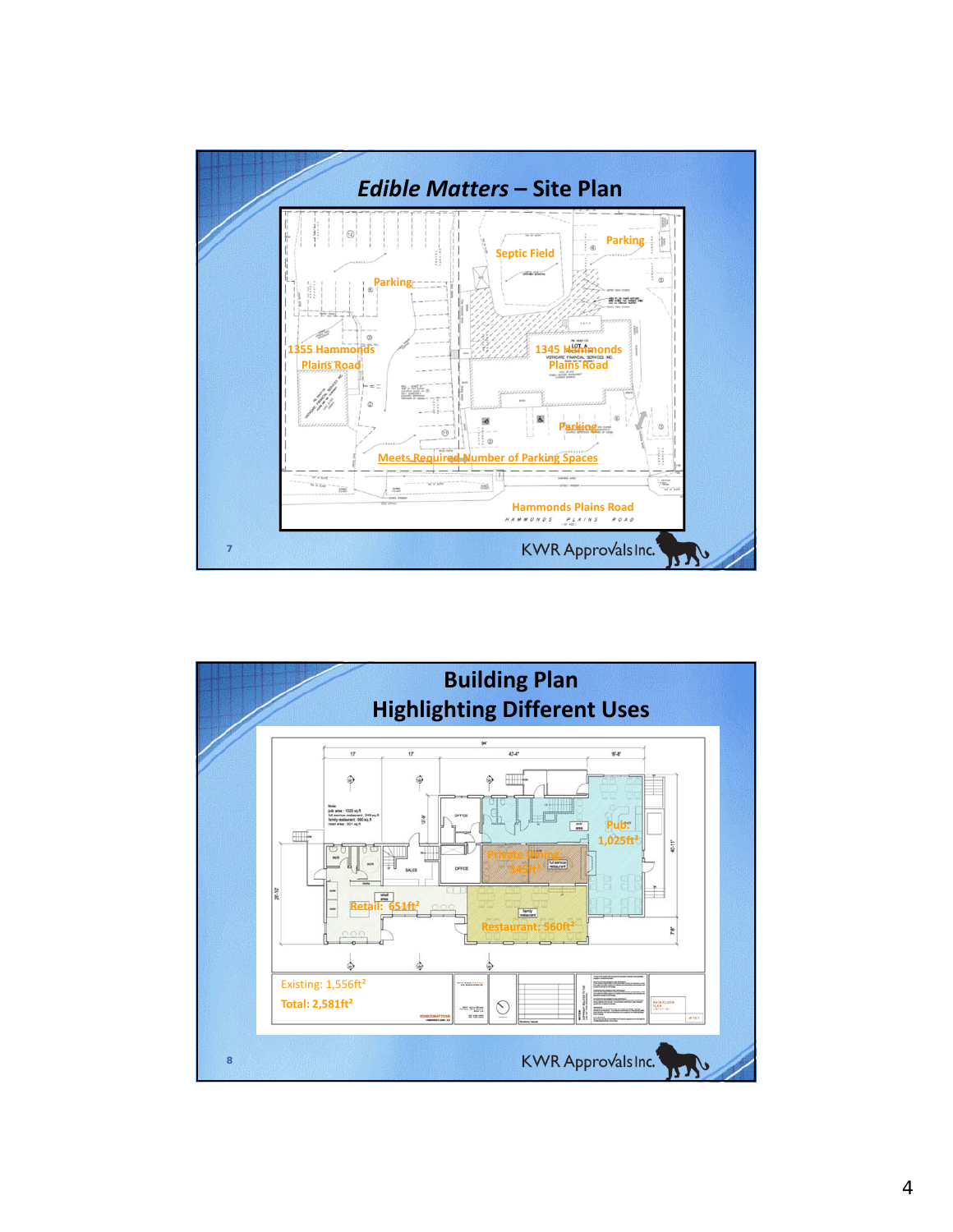